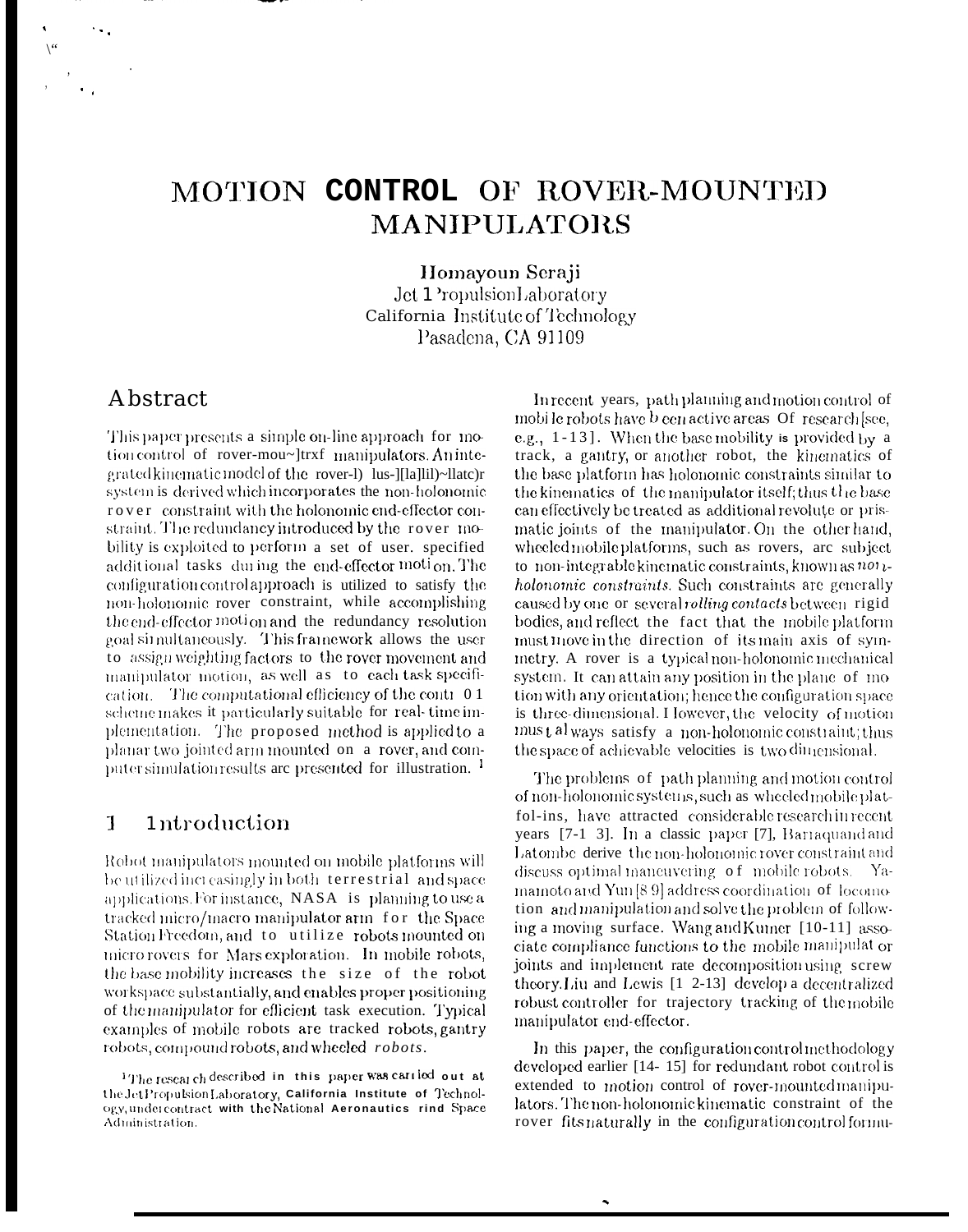lation. The non-holonomic rover constraint, the desired end-effector motion, and the user-specified redundancy resolution goal are combined to form a set of differential kinematic constraints. These constraints are then satisfied using the configuration control approach.

The paper is structured as follows. In Section 2, we derive an *integrated* kinematic model for the roverplus manipulator system. The motion control of the integrated system is formulated and solved using the configuration control approach in Section 3, and a simulation study is presented for illustration. Section 4 discusses the results of the paper and draws some conclusions.

### 2 Kinematics of Integrated Rover-plus-Manip ulator Sys $tcm$

In this section, we develop a simple kinematic model that represents the rover-plus-manipulator system. We propose a fully *integrated* kinematic representation of the rover and the manipulator, rather than treating the rover and the manipulator as two separate entities. From this view'lloi) lt, the integrated system is composed of two closely inter acting subsystems with different kinematic and dynamic characteristics. The rover subsystem, being a wheeled venicle, is subject to non-holonomic constraints; whereas for the manipulator subsystem, the constraints are holonomic.

The kinematics of the rover and the manipulator sub systems are studied in the following subsections.

#### $2.1$ Non-holonomic Rover Subsystem

Consider a front-wheel-drive four-wheel rover. The rover is  $\mathbf{1}$  (II) esented by a two dimensional rect angular object translating and rotating in the plane of motion, as illustrated in Figure 1. Let  $F(x_f, y_f)$  denote the midpoint between the two front wheels and  $R(x_r, y_r)$ represent the midpoint between the two rear wheels of the rover, where the coordinates are expressed with respect to the fixed world frame  $\{W\}$  with axes (or:, @) shown in Figure 1 The rover configuration is parameterized by the 3 x 1 vector  $p:[x_f, y_f, \phi]^T$ , where  $\phi$  denotes the orientation of the main axis of the rover relative to the  $x$ -axis of the world frame.

Assuming a pure rolling contact between the rover wheels and the ground-i.e., no slipping-the velocity of point  $R$  is always along the main axis of the rover. Hence, we have

$$
\dot{x}_r = \lambda \cos \phi \qquad ; \qquad \dot{y}_r = \lambda \sin \phi \qquad (1
$$

where  $\lambda$  is a scalar, Eliminating  $\lambda$ , we obtain

$$
\dot{x}_r \sin \phi - \dot{y}_r \cos \phi = 0 \tag{2}
$$

Equation (2) can be expressed in terms of the coordinates  $(x_f, y_f)$  of the front point F on the rover. The coordinates of the rear point  $R(x_r, y_r)$  and the front point  $F(x_f, y_f)$  are related by

$$
x_f = x_r + l\cos\phi \quad ; \quad y_f = y_r + l\sin\phi \qquad (3)
$$

where  $l$  denotes the distance between  $R$  and  $F$ , i.e., the rover length. Thus, the velocities of  $R$  and  $F$  arc related ty

$$
\dot{x}_f = \dot{x}_r - l\phi \sin \phi ; \quad \dot{y}_f = y, \quad l\dot{\phi} \cos \phi \quad (4)
$$

From equations  $(2)$  and  $(4)$ , we obtain the following non-holonomic kinematic constraint

$$
\dot{x}_f \sin \phi - \dot{y}_f \cos \phi + \dot{\phi}l = 0 \tag{5}
$$

or, in matrix form

$$
[\sin \phi \quad -\cos \phi \quad l] \vec{p} = 0 \tag{6}
$$

where  $\vec{p}$  =  $[\dot{x}_f, \dot{y}_f, \dot{\phi}]^T$ . Equation (6) represents a natural constraint that must be satisfied by the velocity vector  $\dot{p}$ , [7]. Note that equation (6) is a special form of the non-holonomic constraint

$$
G(p)p = 0 \tag{7}
$$

where G is an  $m \times n$  matrix and p is the  $n \times 1$  vector of generalized coordinates of the system. Note that a kinematic constraint of the form (7) is called non-holonomic if it is non-integrable; i.e.,  $\dot{q}$  can not be eliminated and the constraint (7) can not be rewritten in terms of  $q$ alone in the form  $H(q) = 0$ . Otherwise, the constraint is called holonomic.

Now, the control variables of the rover are the velocity v of the front wheels and the steering angle  $\gamma$  between the front wheels and the main axis of the rover' Therefore, the velocity variables are related to the control variables by

$$
\dot{x}_f = v \cos(\phi + \gamma) \n\dot{y}_f = v \sin(\phi + \gamma) \n\dot{\phi} = -\frac{v}{l} \sin \gamma
$$
\n(8)

w'here the third equation is derived from the first two and the constraint (G). It is seen that at any configuration  $(x_f, y_f, \phi)$ , the space of velocities  $(\dot{x}_f, \dot{y}_f, \dot{\phi})$  achievable by the rover is restricted to a two dimensional subspace in view of the constraint (6). This implies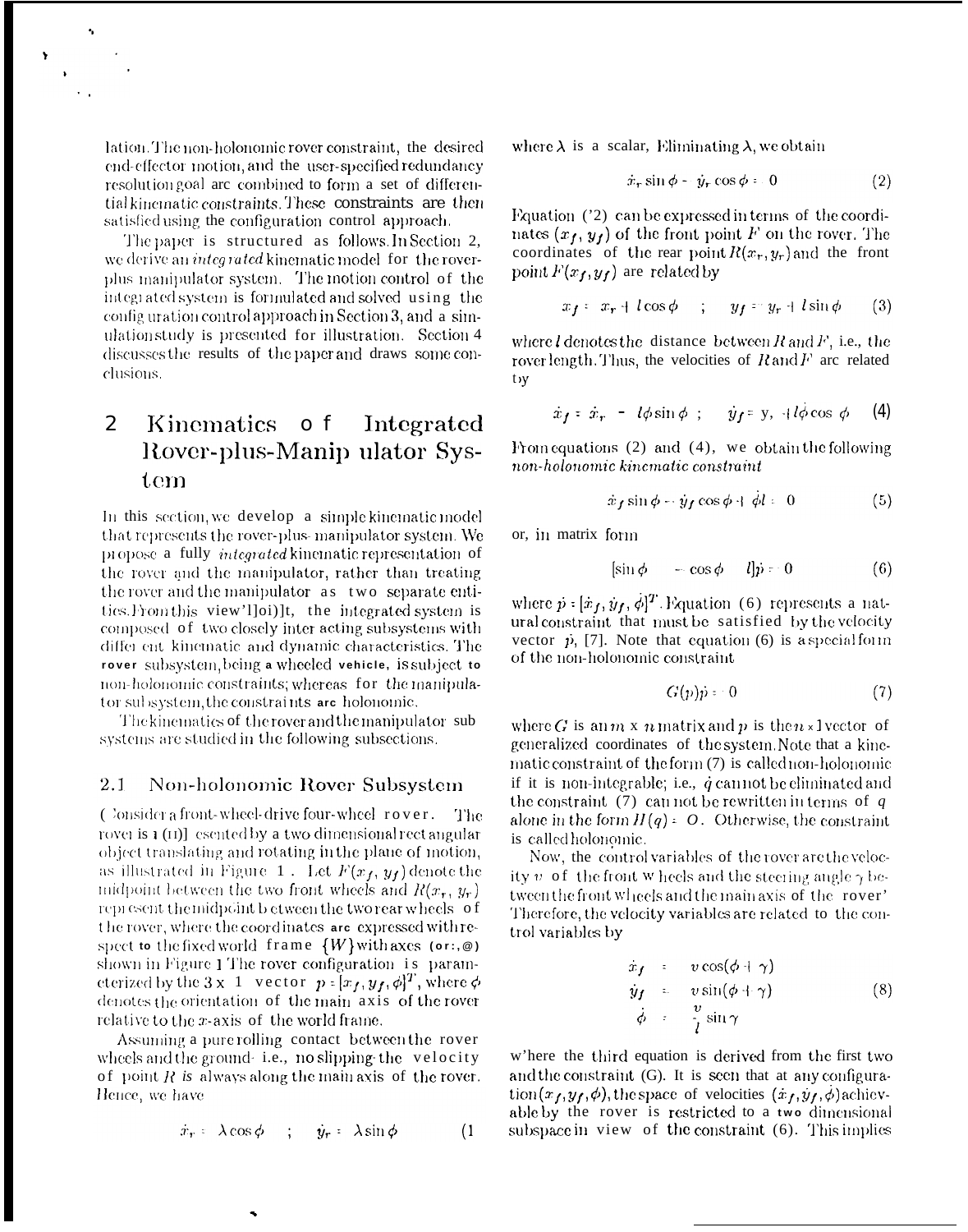that the velocity vector  $\dot{p}$  is completely determined by the configuration vector p and, say,  $\dot{x}_f$  anti  $\dot{y}_f$ . Notice that the achievable configuration space  $(x_f, y_f, \phi)$ of the rover is three-dimensional, i.e., is completely unrestricted. Finally, given  $(\dot{x}_f, \dot{y}_f, \phi)$ , the rover velocity v and the steering angle  $\gamma$  are found from equation (8) as

$$
v = [x_f^2 + y_f^2]^{\frac{1}{2}} \qquad ; \qquad \gamma = \sin^{-1} \left[ \frac{\dot{\phi}l}{(x_f^2 + y_f^2)^{\frac{1}{2}}} \right] \quad (9)
$$

### 2, 2 Holonomic Manipulator Subsystem

For simplicity of presentation, we consider a planar two link manipulator arm mounted on the rover, as illustrated in Figure 1. However, the methodology presented in this paper is general ant] is equally applicable to any type of  $n$ -jointed rover-moulted manipulator.

1 et  $\theta_1$  and  $\theta_2$  represent the joint angles and  $l_1$  and  $l_2$ denote the link lengths of the manipulator arm. Consider a moving vehicle frame  $\{V\}$  with axes  $(F\hat{x}, F\hat{y})$ attached to the rover at the front midpoint  $F$ . Let the position of the manipulator end-effector  $E$  be the primary task variable of interest. Then, the Cartesian coordinates of E with respect to the frame  $\{V\}$  can be expressed as

$$
\hat{x}_e = l_1 \cos \theta_1 + l_2 \cos(\theta_1 + \theta_2) \tag{10}
$$
  

$$
\hat{y}_e = l_1 \sin \theta_1 + l_2 \sin(\theta_1 + \theta_2)
$$

The end-effector position coordinates  $X_e \circ [x_e, y_e]^T$ relative to the world frame {W} are given by

$$
x_e = x_f + l_1 \cos(\theta_1 + \phi) + l_2 \cos(\theta_1 + \theta_2 + \phi)
$$
  
\n
$$
y_e = y_f + l_1 \sin(\theta_1 + \phi) + l_2 \sin(\theta_1 + \theta_2 + \phi)
$$
(11)

From equation (11), the Cartesian velocity of the endeffector in  $\{W\}$  is related to the rate-of-change of the configuration variables as

$$
\dot{x}_c = \dot{x}_f l_1(\dot{\theta}_1 + \dot{\phi}) \sin(\theta_1 - \dot{\theta}) \n-l_2(\dot{\theta}_1 + \dot{\theta}_2 + \dot{\phi}) \sin(\theta_1 - 1 \theta_2 + \dot{\phi}) \n\dot{y}_c = \dot{y}_{f-1} l_1(\dot{\theta}_1 - 1 \dot{\phi}) \cos(\theta_1 + \dot{\phi}) \n-l_2(\dot{\theta}_1 + \dot{\theta}_2 + \dot{\phi}) \cos(\theta_1 - 1 \theta_2 - 1 \dot{\phi}) (12)
$$

or, in matrix form

$$
\left[\bigodot J_{m} \right]_{3} J_{m14} - l_{2} \sin \theta_{120} \left[\begin{array}{c} \dot{X}_{f} \\ \dot{\phi} \\ \dot{0} \end{array}\right] = \dot{X}_{\epsilon}
$$

where  $J_{m13}$  :  $J_{m14}$  :  $l_1 \sin \theta_{10} - l_2 \sin \theta_{120}, J_{m23}$  :<br>  $J_{m24}$  :  $l_1 \cos \theta_{10} + l_2 \cos \theta_{120}, \theta_{10}$  :  $\theta_1$  +  $\phi$ ,  $\theta_{120}$  :

 $\theta_1 + \theta_2 + \phi$ , and O =  $[\theta_1, \theta_2]^T$  is the 2 x 1 manipulator joint position vector. Equation (13) can be written in the compact form

$$
J_m(q)\dot{q} \cdot \dot{X}_e \tag{14}
$$

where  $J_m(q)$  is the 2 x 5 manipulator end-effector Jacobian matrix, and  $q = [p^T, 0^{\prime\prime}]^T = [x_f, y_f, \phi, 0, b_2]^T$ is the 5 x 1 configuration vector of the rover-llmullted manipulator system. Equation (14) represents a holo*nomic* kinematic constraint since it can be expressed as the position constraint  $H(q)$  = O in the form of equation  $(11)$ .

We conclude that the kinematics of the roverplus-manipulator system can be modeled as the nonholonomic rover constraint

$$
J_r(q)\dot{q} = o \tag{15}
$$

where  $J_r(q)$  = [ $G(p)$  :0], together with the holonomic manipulator constraint

$$
J_m(q)\dot{q} = \dot{X}_e \tag{16}
$$

Equations  $(15)$  and  $(16)$  can be combined to obtain the differential kinematic model of the integrated roverplus-manipulator system as

$$
\left[\begin{array}{c}J_r(q) \\ J_{m}(q)\end{array}\right]\dot{q}=\left[\begin{array}{c}0 \\ \dot{X}_{\epsilon}\end{array}\right]
$$
(17)

## 3 Configuration control of Integrated Rover-plus-Manipulator System

In this section, the configuration control methodology developed earlier [14-15] for redundant manipulators is extended to motion control of the rover-plus manipulator system.

Consider the integrated rover-plus- manipulator system. The integrated system is kinematically redundant with the degree-of-redundancy 71 -  $m$ , where n and m are the dimensions of q and  $[0, X_e^1]$ <sup>T</sup>m the general case, respectively. Equation (17) can produce infinite distinct rover and manipulator motions  $q(t)$  which yield the same end-effector trajectory  $X_e(t)$  while satisfy ing the non-holonomic rover constraint. In this paper, we adopt the configuration control approach in which an appropriate motion is chosen from this infinite set which causes the integrated system to accomplish an additional user-specified task. This additional task is performed by direct control of a set of  $r(zn-m)$  userdefined kinematic functions

$$
Z = g(q) \tag{18}
$$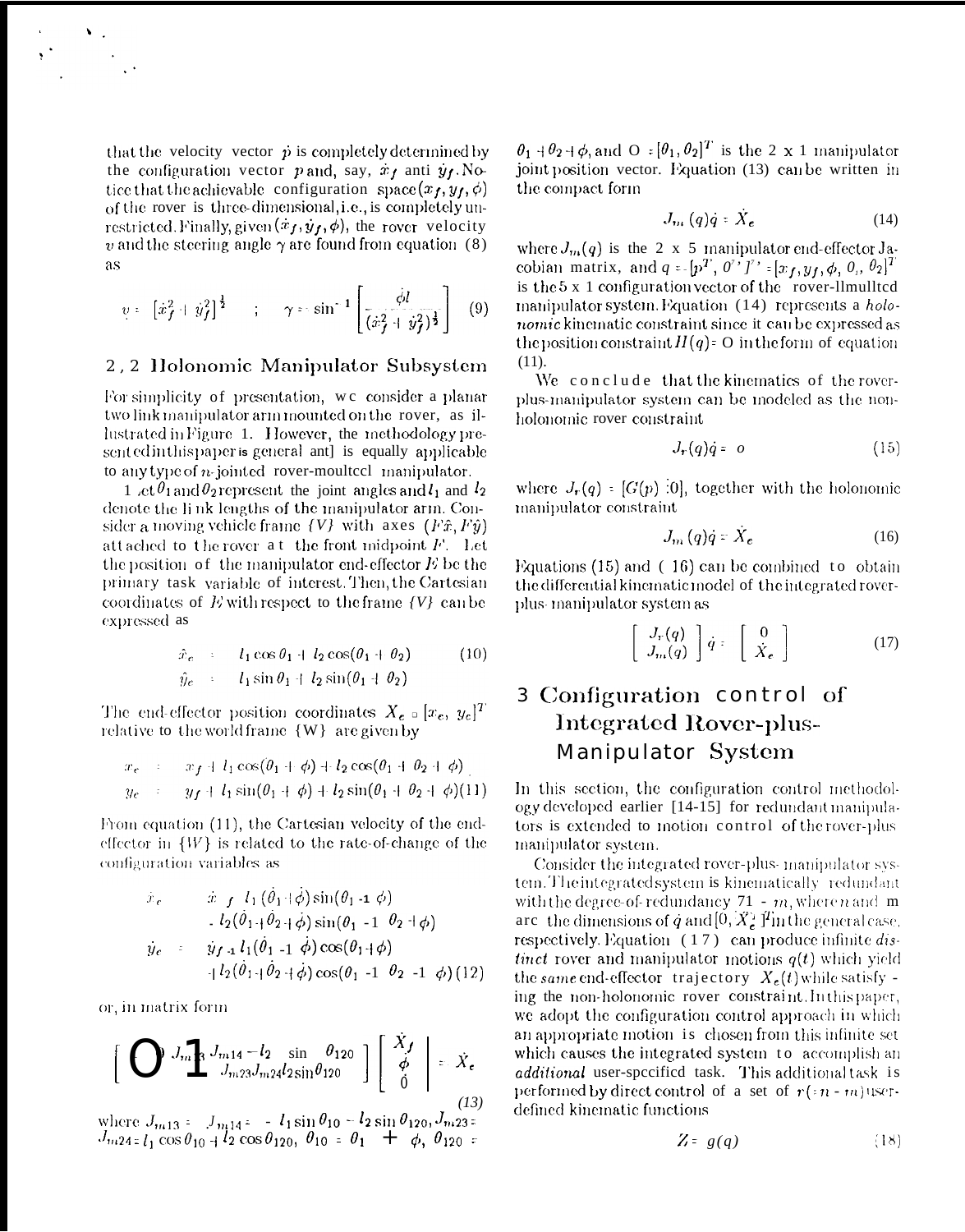while controlling the end-effector motion, where  $Z$  and  $g$  are  $r \times 1$  vectors. The additional task constraint (18) can be expressed in the velocity form

$$
J_c(q)\dot{q} = \dot{Z} \tag{19}
$$

where  $J_c = \frac{\partial g}{\partial q}$  is the  $r \times n$  Jacobian matrix associated with the kinematic functions  $Z$ . This approach to redundancy resolution is wry general since each kinematic function  $\{z_i(t)\}$  can represent a geometric variable (e.g., coordinate of a point on the system), a physical variable (such as a joint gravity torque), or an abstract mathematical function (e.g., projection of the gradient of an objective function). Furthermore, the user is not confined to a fixed set of kinematic functions and can select different  $\{z_i(t)\}\$  depending on the task requirements during the execution of the end-effector motion.

On combining the rover-plus-manipulator constraints (47) and the user-slmcified additional task constraint (19), we obtain

$$
\begin{bmatrix}\nJ_r(q) \\
J_m(q) \\
J_c(q)\n\end{bmatrix}\n\dot{q} = \begin{bmatrix}\n0 \\
\dot{X}_e \\
\dot{Z}\n\end{bmatrix}
$$
\n(20)

or, in matrix fol-in

$$
J(q)\dot{q}:\dot{X} \tag{21}
$$

where  $J(q)$  is the composite  $n \times n$  Jacobian matrix, and  $X \in [0, X_c^T, Z^T]^T$  is the  $n \times 1$  task velocity vector-.

Suppose that the desired end-effector velocity  $\dot{X}_{de}$ and the desired rate-of-variatio]1 of the kinematic functions  $Z_d$  are specified by the user. Then we need to solve the augmented differential kinematic equation

$$
J(q)\dot{q} = \dot{X}_d \tag{z'}
$$

for q, where  $\dot{X}_d = [0, \dot{X}_{dc}^T, \dot{Z}_d^T]^T$ . To avoid large velocities  $\dot{q}$ , the user can impose the velocity weighting factor  $W_v$  =  $diag\{W_a, W_b\}$  on  $\{\dot{p}, \dot{\theta}\}$ , and attempt to minimize the weighted sum-of-squares of velocities  $||\vec{p}||^2_{W_2} + ||\vec{\theta}||^2_{W_b}$ . Typically, the rover movement is slower than the arm motion and  $W_a$  is larger than  $W_b$ . In addition, the user can assign priorities to the end-effector and additional task requirements and nonholonomic rover constraint by selecting the appropriate task weighting factor  $W_t = diag\{W_r, W_e, W_c\}$ , and seek to minimize the weighted sum of task velocity errors  $||E_r||_{W_r}^2 + ||E_e||_{W_e}^2 + ||E_e||_{W_e}^2$ , where  $\hat{E}_r = J_r \hat{q}, \hat{E}_c = X_{dc} - \hat{X}_c$  and  $\hat{E}_c = \hat{Z}_d - \hat{Z}$  are the non-holonomic rover, end-effector, and additional task velocity errors, respectively. Hence, we seek to find the

optimal solution of equation (22) that minimizes the scalar cost function

$$
L \circ \vec{p}^T W_a \vec{p} + \vec{\theta}^T W_b \vec{\theta} + \vec{E}_r^T W_r \vec{E}_r + \vec{E}_e^T W_e \vec{E}_e + \vec{E}_c^T W_c \vec{E}_c
$$
\n(23)

The optimal damped-least-squares solution of (2'2) that minimizes  $(23)$  is given by [15]

$$
\dot{q} = [J^T W_t J + W_v]^{-1} J^T W_t \dot{X}_d \tag{24}
$$

Note that in the special case where  $r : n - m$  and  $W_v$  = 0, equation (24) gives g =  $J^{-1}X_d$ , assuming  $det[J] \neq O$ , which is the classical inverse Jacobian so hition. To correct for task-space trajectory drift which occurs inevitably due to the linearization error inherent in differential kinematic schemes, we introduce the *actual* configuration vector X in equation (24) as [15]

$$
g = [J^T W_t J + W_v]^{-1} J^T W_t [\dot{X}_d + K(X_d - X)] \tag{25}
$$

where K is an  $(m+r)$  x  $(m+r)$  constant diagonal matrix with zet o or positive diagonal elements. Notice that for the non-holonomic rover constraint, the appropriate elements of X and  $X_d$  are set to zero since the constraint is non-integrable. The introduction of the error correction term  $K(X_d - X)$  in (25) provides a "closedloop" characteristic whereby the difference between the desired and actual configuration vectors is used as a driving term in the inverse kinematic transformation. Note that for task-space trajectories with constant final values,  $X_d(t)$ : O for  $t > \tau$  where  $\tau$  is the motion duration, using (24) we obtain  $\dot{q}(t)$ : O for  $t \geq \tau$ ; i.e., the manipulator and rover degrees of-freedom will cease motion for  $t \geq 7$  and any task tracking-error at  $t \cdot \tau$ will continue to exist for  $t > 7$ , However, by using (25) the manipulator and rover degrees-of-freedom continue to move for  $t \geq \tau$  until the desired configuration vector is reached, i.e.,  $X \rightarrow X_d$  as  $t \rightarrow \infty$ , [15]. The value of K determines the rate of convergence of X to  $X_d$ .

The proposed damped- least-squares configuration control scheme provides a general and unified framework for motion control of the integrated rover-plusmanipulator system. This scheme allows independent weighting of rover movement and manipulator motion, and enables a wide range of redundancy resolution goals to be accomplished. Note that multiple goals can be defined for redundancy resolution and weighted appropriately based on the current task requirements.

Let us now re-visit the two jointed manipulator arm mounted on the rover as illustrated in Figure 1. This integrated system has the degree-of-redundancy  $r =$ 71- $m: 2$ , and therefore two configuration-dependent kinematic functions  $Z_i(q)$  and  $z_2(q)$  can be specified and controlled independently of the end-effector motion and the non-holonomic rover constraint. For this system,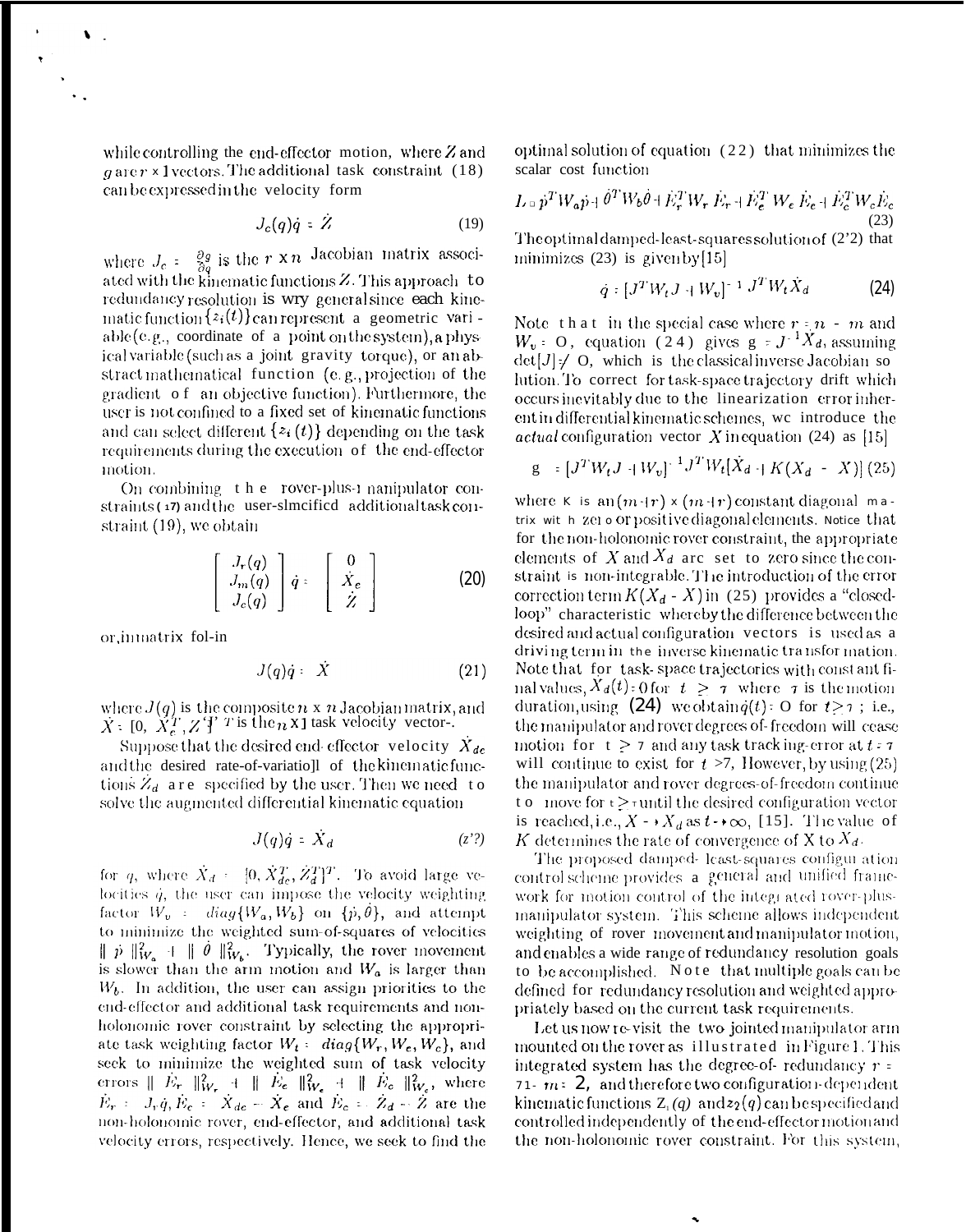we choose the rover orientation  $\phi$  relative to the world frame and the manipulator elbow angle  $\psi$  between the upper-arm and forearm as tile additional task variables. Hence

$$
z_1(q) = \phi \quad ; \quad z_2(q) = \psi = 180 - \theta_2 \tag{26}
$$

or, in velocity form

$$
\left[\begin{array}{ccc} \mathbf{0} & \mathbf{0} & \mathbf{1} & \mathbf{0} & \mathbf{0} \\ \mathbf{0} & \mathbf{0} & \mathbf{0} & \mathbf{0} & -\mathbf{1} \end{array}\right]\dot{q} = \left[\begin{array}{c} \dot{\phi}_d \\ \dot{\psi}_d \end{array}\right] \quad \mathbf{2.7}
$$

where  $\dot{q} = [\dot{x}_f, \dot{y}_f, \dot{\phi}, \dot{\theta}_1, \dot{\theta}_2]^T$ , and  $\dot{\phi}_d$  and  $\dot{\psi}_d$  are the desired rate-of-variation of  $\phi$  and  $\psi$ , respectively. On combining the rover-plus-manipulator model (17) with the additional task specifications (27), we obtain

$$
\begin{vmatrix}\n\sin \phi & -\cos \phi & 1 & \mathbf{0} & \mathbf{0} \\
1 & 0 & J_{23} & J_{24} & J_{-25} \\
0 & 1 & J_{33} & J_{34} & J_{35} \\
0 & 0 & 1 & 0 & 0 \\
0 & 0 & 0 & 0 & -1\n\end{vmatrix}\n\begin{vmatrix}\n\dot{x}_f \\
\dot{y}_f \\
\dot{\phi} \\
\dot{\theta}_1 \\
\dot{\theta}_2\n\end{vmatrix} = \begin{vmatrix}\n0 \\
\dot{x}_{de} \\
\dot{y}_{de} \\
\dot{\phi}_{de} \\
\dot{\phi}_{de} \\
\dot{\phi}_{de} \\
\dot{\phi}_{d} \\
\dot{\phi}_{d}\n\end{vmatrix}
$$

where  $J_{23}$  =  $J_{24}$  =  $-I_1 \sin \theta_{10} - I_2 \sin \theta_{120}$ ;  $J_{33}$  =  $J_{34}$  =  $I_1 \cos \theta_{10} + I_2 \cos \theta_{120}$ ;  $J_{25}$  =  $-I_2 \sin \theta_{120}$ ;  $J_{35}$  =  $l_2 \cos \theta_{120}$ ;  $\theta_{10} = \theta_1 + \phi$ ;  $\theta_{120} = \theta_1 + \theta_2 + \phi$ . Equation (28) represents a set of five equations in the five unknown elements of  $\dot{q}$  that can l~csol J'ccl LlsillC t}lcc181111)ccl- leastsquares configuration control approach described earlier in this section. By direction calculation, the determinant of the 5 x 5 augmented Jacobian matrix appearing on the left-hand side of (28) is found to be

$$
\det[J] : l_1 \cos \theta_1 + l_2 \cos(\theta_1 + 02, ) = \hat{x}_c \tag{29}
$$

Therefore, J is non-singular and (28) can be solved exactly provided that  $\hat{x}_c \neq 0$ ; i.e., the end-effector E dots not lie on the F $\hat{y}$  axis of the vehicle frame  $\{V\}$ .

Now, suppose that the rover length is  $l = 20$ cm and the link lengths  $\mathbf{a} \cdot \mathbf{c}$   $l_1$ :  $l_2$ : 10cm. Let the initial configuration of the rover-plus-manipulator system be given by

$$
q^* = \{x_f = 30cm, y_f: 15cm, \phi = 0\degree, 0.1 = -75\degree, \theta_2 = 150\degree
$$

This yields the initial task vector

$$
X^i = \{x_e = 35.18cm, y_e = 15cm, \phi = 0^\circ, \psi = 30^\circ\}
$$

as shown in Figure 2. Suppose that the desired final task vector at time  $\tau = 1$  second is specified as (see Figure 2)

$$
X^f = \{x_e = 65.18cm, y_e = 45cm, \phi = 30^o, \psi = 90^o\}
$$

This corresponds to a rapid end-effector motion of  $\{(\Delta x_e)^2 - \frac{1}{2} (\Delta y_e)^2\}^{\frac{1}{2}}$  = 42.4cm in one second. Notice

that the target end-effector position is not attainable without rover motion. Task-space motion trajectories arc specified as

$$
x_d(t) = \begin{cases} x^i + \frac{x^f + x^i}{\tau} \cdot t, & \text{for } t \le \tau \\ x^f, & \text{for } t > \tau \end{cases}
$$
 (30)

where  $(x^{i}, x^{f})$  are the initial and final values and *i* is the duration of motion. Similar trajectories are specified for  $y_d(t)$ ,  $\phi_d(t)$ , and  $\psi_d(t)$ . These traject ories produce a straight-line end-effector motion in Cartesian space from  $(x_e^i, y_e^i)$  to  $(x_e^f, y_e^f)$ . Notice that the target elbow angle  $\psi$  = 90° gives maximum end-effector manipulability at the final configuration.

A computer simulation study is performed to calculate the required configuration variables  $q(t)$ .  ${x<sub>f</sub>(t), y<sub>f</sub>(t), \phi(t), \theta_1(t), \theta_2(t)}$  to accomplish the tasks of end-effector motion, and  $\phi$  and  $\psi$  control, while satisfying the non-holonomic rover constraint. 111 the simulation, we set,  $7 = 1, \Delta t = 0.01, \quad W =$  $diag\{1, 1, 1, 1, 1\}, W_v = diag\{0, 0, 0, 0, 0\}, \text{ and } K =$  $diag\{0, 0.1, 0.1, 0, 0\}$ . The simulation results are shown in Figures 3a-3d. The path traversed by the end-effector  $E$  is shown in Figure 3a. It is seen that the end-effector moves on a straight line from  $(x_e^i, y_e^i)$  to  $(x_e^f, y_e^f)$ , as specified. Figure 3b verifies that the rover orientation  $\phi$  and the elbow angle  $\psi$  change from their initial values to the specified final values in one second, as desired. The path traversed by the rover front  $m$ id-point  $F$  and the variations of the arm joint angles  $\theta_1$  and  $\theta_2$  are depicted in Figures 3c and 3d. The rover non-holonomic constraint function  $f : x_f \sin \phi - y_f \sin \phi - 1$   $\phi l$  is computed and is found to be equal to zero throughout the motion; i.e., the rover constraint is satisfied. Note that the required rover velocity v and steering angle  $\gamma$  can be computed from equation (9).

#### 4 Conclusions

Effective utilization of rover-llloullted manipulators requires that the motion of the rover and the manipula- $\epsilon$  be planned and controlled in a coordinated man-<br>ner. This coordination poses a technically challenging problem since the rover and the manipulator possess very different kinematic characteristics. Because the rover is a wheeled vehicle, it is subject to non-holonomic constraints, that is, constraints expressible in terms of generalized velocities and not generalized coordinates. This is in contrast to the manipulator, which possesses a holonomic structure with constraints depending directly on generalized coordinates This kinematic dissimilarity substantially increases the difficulty of coordinated motion planning and control problem for rovermounted manipulators.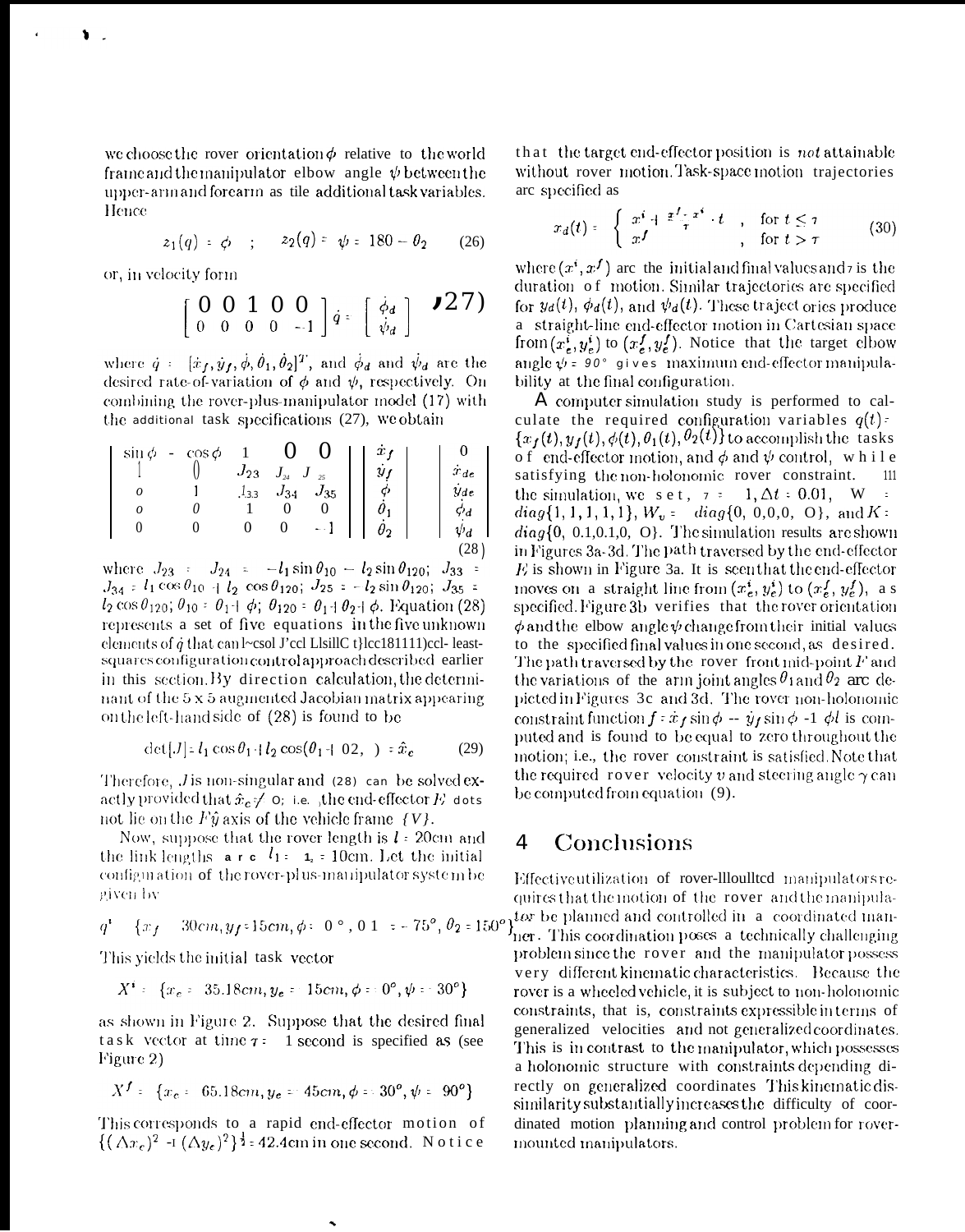In this paper, a simple scheme is presented for *on-line* control of rover-~uoullted manipulators. The configuratiou control approach is extended to incorporate the non-holonomic rover constraint with the desired endeffector motion and the user-specifical redundancy resolution goal. The key advantages of the present approach over the previous schemes are its flexibility, simplicity, and computational efficiency. The ability to change the task specifications and the task weighting factors 07 Lline based on the user requirements provides a flexible framework for mobile robot control. Furthermore, in contrast to previous approaches which are suitable for off-line motion planning, the simplicity of the present approach leads to computational efficiency which is es sential for on-line control in real-ti~rle implementations.

## References

- [1] W. 11'. Carriker, 1). K. Khosla, and B. 11. Krogh: "Path planning for mobile manipulators for multiple task execution," IEEE Trans. ou Robotics aud Automation, Vol. 7, No.3, pp. 403-408, June 1991.
- [2] W.F. Carriker, 1'. K. Khosla, aud B.H. Krogh: "The use of simulated annealing to solve the mobile manipulator path planning problem," Proc. IEEE Intern. Conf. on Robotics and Automation, pp. 204-209, May 1990.
- [3] F. G. Pin and J. C. Culioli: "Optimal positioning of redundant manipulator - platform systems for maximum task efficiency," Proc. Intern. Symposium on Robotics and Manufacturing, pp. 489-495, July 1990.
- [4] F. G. Pin and J. C. Culioli: "Multi-criteria position and configuration optimization for redundant platform/manipulator systems," Proc. IEEE Workshop on Intelligent Robots and Systems, pp. 103 107, July 1990.
- [5] N. A. M. Hootsmans and S. Dubowsky: "Large motion control of mobile manipulators including vehicle suspension characteristics," Proc. IEE E Intern. Conf. on Robotics and Automation, pp. 233G-?341, April1991.
- [6] 11. Seraji: "An on-line approach to coordinated mobility and manipulation," Proc. IEEE Intern. Conf. on Robotics and Automation, Vol. 1, pp. 28 35, Atlanta, May 1993.
- [7] J. Barraquand and J. C. Latombe: "On nonholonomic mobile robots and optimal maneuvering,"

Proc. 4th IEEE Intern. Symposium 011 Intelligent Control, pp. 340-347, Albany, September 1989.

- [8] Y. Yamamoto and X. Yun: "Coordinating locomotiou and manipulation of a mobile manipulator," Proc. 31st IEEE Conf. on Decision and Control, pp. 2643-2648, Tucson, December 1992.
- [9] Y. Yamamoto and X. Yun: "Control of mobile manipulators following a moving surface," Proc. IEEE Intern. Conf. on Robotics and Automation, Vol. 3, pp. 1-6, Atlanta, May 1993.
- [10] C.C. Wang, N. Sarkar, and V. Kumar: "Rate kinematics of mobile manipulators," Proc. 22nd Biennial ASME Mechanisms Conf., pp. 225 232, Scottsdale September 1992.
- [11] C.C. Wang and V. Kumar: "Velocity control of mobile manipulators," Proc. IEEE Intern. Conf. on Robotics and Automation, Vol. 2, pp. 7] 3-718, Atlanta, May 1993.
- [12] K. Liu and F. J., Lewis: "Control of mobile robot with onboard manipulator," Proc. Intern. Symposium on Robotics and Manufacturing, Vol. 4, pp. 539546, Santa Fe, November 1992.
- [13] S. Jagannathan, F. L. Lewis, and 1<. Liu: "Modeling, control and obstacle avoidance of a mobile robot with an onboard manipulator, " Proc. IEEE Intern. Symp. on Intelligent Control, Chicago, August 1993.
- [14] H. Scraji: "Configuration control of redundant manipulators: Theory and implementation," IEEE Trans. on Robotics and Automation, Vol. 5, No. 4, pp. 472490, 1989.
- [15] H. Seraji and R. Colbaugh: "Impi oved configuration control for redundant robots," Journal of Robotic Systems, Vol. 7, No. 6, pp. 897-9?8, 1990.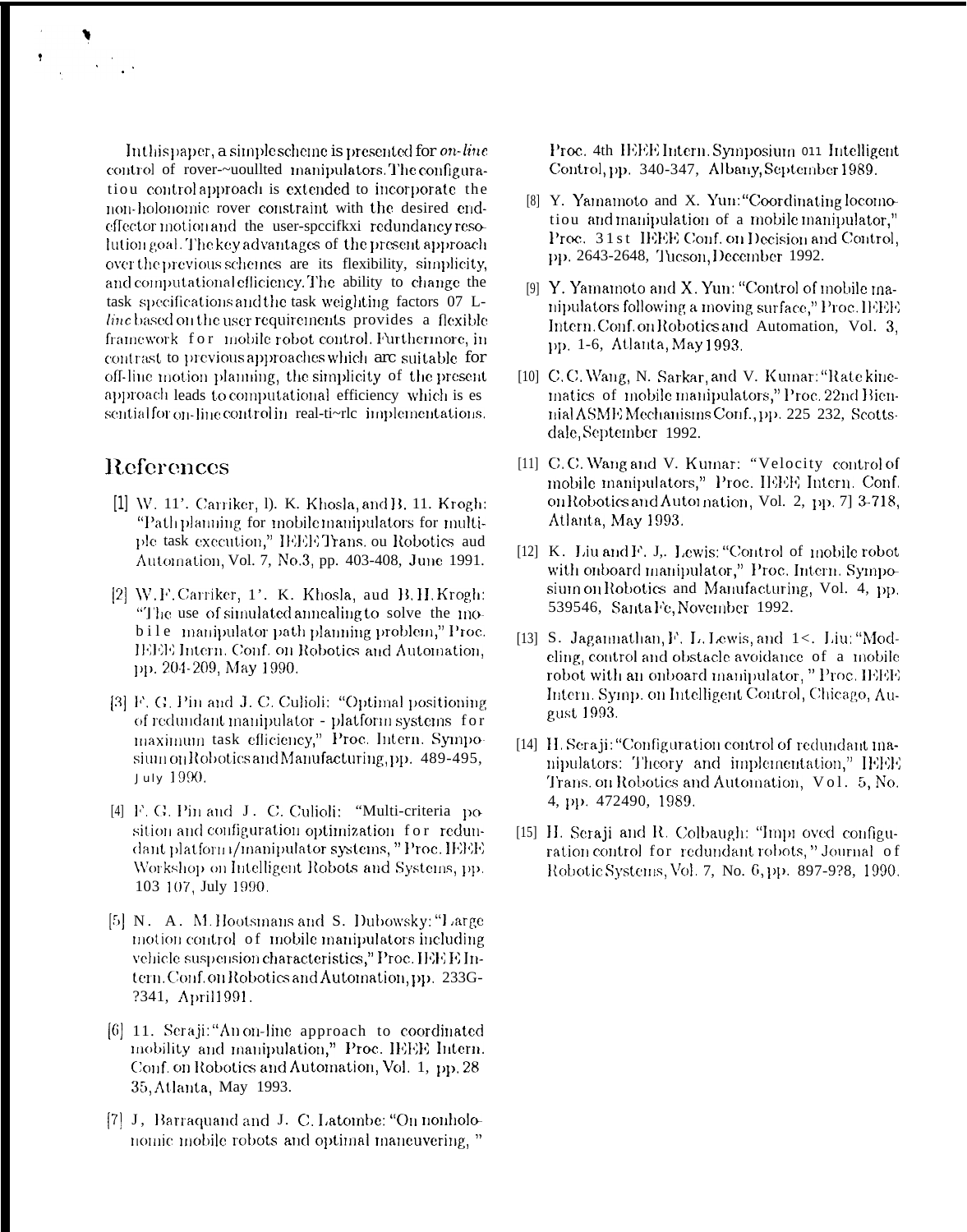

Figure 2. Initial and final configurations in the emulation study



Figure 3a. Motion trajectory of the end-off ector E

 $\ddot{\phantom{1}}$